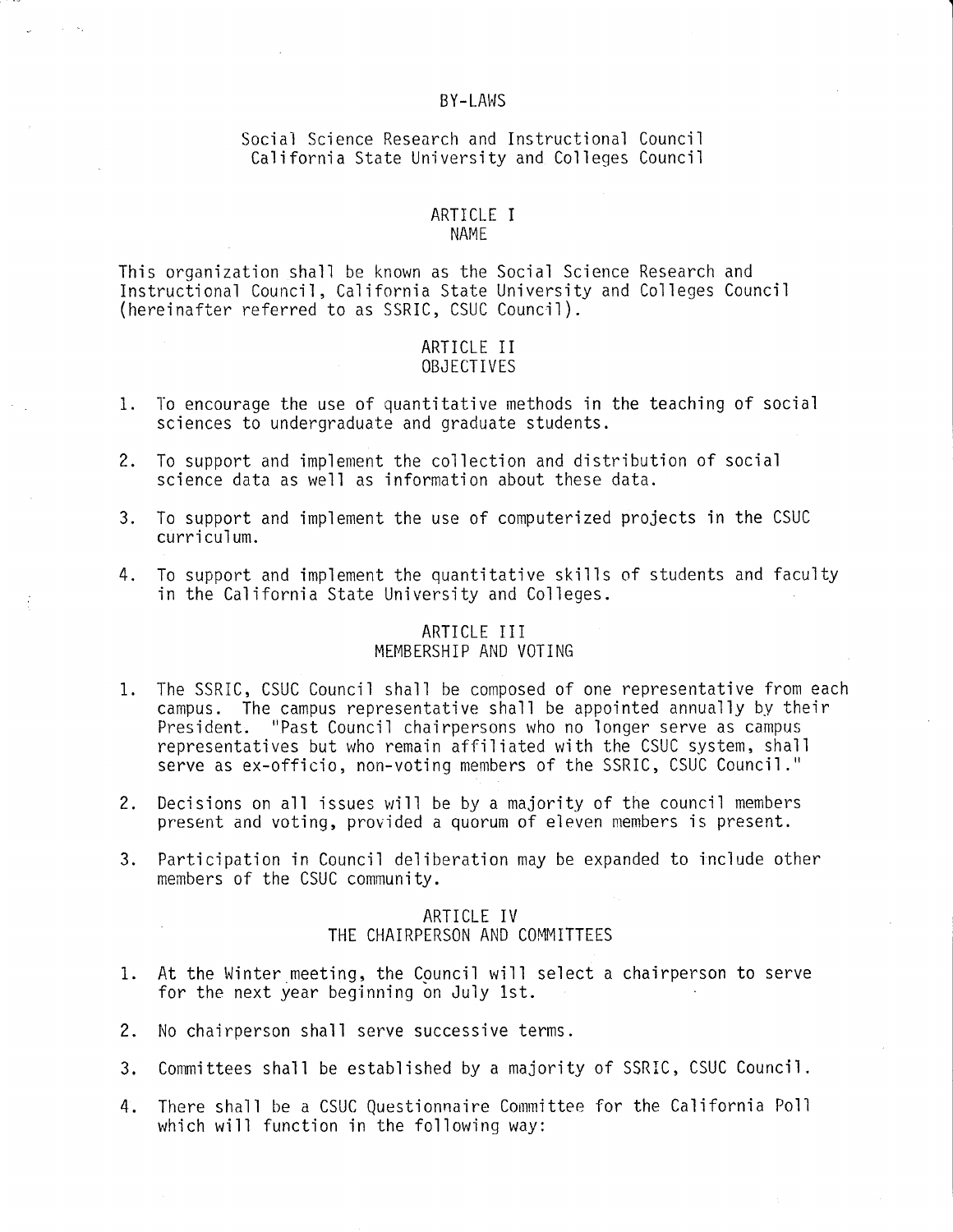BY-LAWS Page 2

- a. The Committee will consist of three members--a chairperson, a Northern California member, and a Southern California member. Terms of office will be two years. The first representative from Southern California will serve a one-year term.
- b. Any SSRIC, CSUC member is eligible for this Committee. SSRIC, CSUC will select all committee members.
- c. The chairperson is responsible for announcing to CSUC faculty the possibility of including questions on the California Poll and for reviewing question proposals that are received by CSUC faculty.
- d. Each question's proposal shall be anonymously reviewed by at least three reviewers to be selected by the members of the Questionnaire Committee.
- e. No proposal shall be reviewed by a faculty member for a campus from which the proposal is received.
- f. SSRIC, CSUC will determine the structure and format of question proposals. Instructions concerning structure and format shall be included in the requests for proposals.
- g. The Committee shall represent the CSUC system at meetings of the California Opinion Research Consortium.
- h. At the Fall meeting, the chairperson will reoort to the SSRIC, CSUC on the progress and status of Committee activities.

#### AR'fICLE V MEETINGS

1. There shall be at least three meetings of the council in each academic year.

## ARTICLE VI SUMMER TRAINING PROGRAMS, ANN ARBOR

- 1. Any council member may nominate participants.
- 2. Both faculty and students will be considered eligible applicants.
- 3. Under the assumption that elementary training in research methods is readily available within CSUC, preference will be given to those applicants qualifying for the more advanced programs.
- 4. The council will attempt to insure each campus is represented.